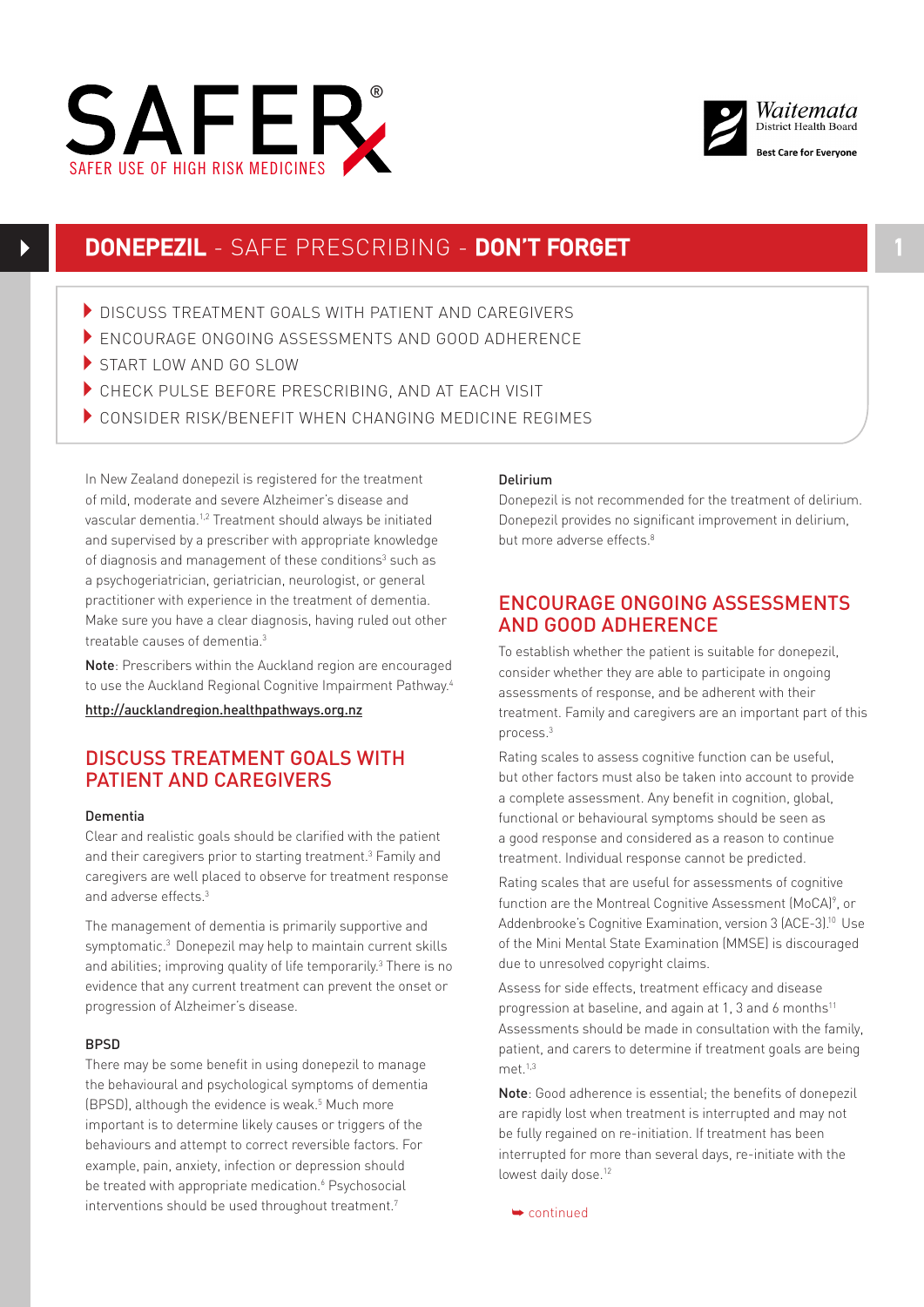



## START LOW AND GO SLOW

**DONEPEZIL 2**

The recommended starting dose is 5mg at night. After one month, if tolerated, increase to  $10$ mg, $1$  and assess at  $3$ and 6 months. Further assessments should continue on a 6-monthly basis to determine ongoing efficacy and response with the predetermined treatment goals.

Adverse effects are dose-dependent, and the rate of titration may affect their frequency.<sup>1</sup> Although usually mild and transient, the most common reasons for discontinuing therapy are gastrointestinal effects such as nausea, vomiting and diarrhoea. These occur more frequently when the dose is rapidly escalated from 5mg to 10mg, and can be minimised by using gradual dose increments, taking the tablets with food and ensuring adequate hydration.<sup>12</sup>

Donepezil can also cause muscle cramps, dizziness and fatigue; driving ability should be regularly evaluated if the patient is driving.<sup>1</sup> Dizziness is usually mild and transient and not related to cardiovascular problems.<sup>6</sup>

Unusual dreams and nightmares are commonly reported; these may resolve by reducing the dose. Moving the dose to morning, rather than evening may not be helpful because donepezil has a long half-life, and once steady state has been reached, plasma concentrations show little variability over the course of the day.<sup>1</sup> Other adverse effects include aggressive behaviour, agitation, hallucinations and fatigue.<sup>11</sup>

If the patient cannot tolerate adverse effects, reduce the dose back to 5mg or discontinue.3

Note: Doses of 23mg per day have been used in the trial setting for moderate to severe Alzheimer's disease. Although higher doses may have some benefit, many participants experienced unacceptable side effects.<sup>13</sup>

#### Interactions

Donepezil is a cholinesterase inhibitor. Medicines with anticholinergic actions or side effects including tricyclic antidepressants, sedating antipsychotics, medicines for overactive bladder, and over the counter medicines such as sedating antihistamines and some antiemetics will compete for the same receptors, negating the action of donepezil. Coprescription with these medicines should be avoided.

Other potential interactions include medicines that could increase the risk of bradycardia such as amiodarone, beta blockers, digoxin or diltiazem.3,11,14,15

Note: Other precautions with donepezil include the presence of asthma, obstructive pulmonary disease, urinary retention, or a history of peptic ulcer.<sup>1</sup>

## CHECK PULSE BEFORE PRESCRIBING, AND AT EACH VISIT

Donepezil is associated with rare incidences of heart block and sinus bradycardia.<sup>1,14</sup> Check heart rate before initiation; if it is under 60 per minute, an ECG is recommended prior to starting treatment. Check the pulse at monthly intervals during titration and 6-monthly thereafter.

If there are any symptoms of dizziness or syncope, organise a clinical review to measure heart rate, blood pressure and arrange an ECG.

Note: There is a detailed flowchart for the management of bradycardia for people prescribed donepezil via the Auckland regional clinical pathway:

http://aucklandregion.healthpathways.org.nz

## CONSIDER RISK/BENEFIT WHEN CHANGING MEDICINE REGIMES

Health professionals may be asked about transferring patients from a non-subsidised acetylcholinesterase inhibitor to donepezil. Although there may be cost advantages, the changeover may cause destabilisation and loss of treatment efficacy. Specialist advice should be sought prior to any changes being made.<sup>3</sup>

Rivastigmine is an alternative acetylcholinesterase inhibitor that is available as a transdermal patch. $3$  This may be preferable for patients who experience adverse gastrointestinal effects with donepezil.3 Rivastigmine is available on Special Authority under these circumstances.<sup>3</sup>

#### When to stop treatment

There is very limited evidence to guide decisions about whether to continue treatment as the condition progresses.16

If the following issues occur, consider discontinuing cholinesterase inhibitors such as donepezil<sup>3</sup>

- significant adverse effects
- poor adherence to treatment or monitoring requirements
- treatment goals not achieved

Note: Treatment goals should be set before initiating

➥ continued